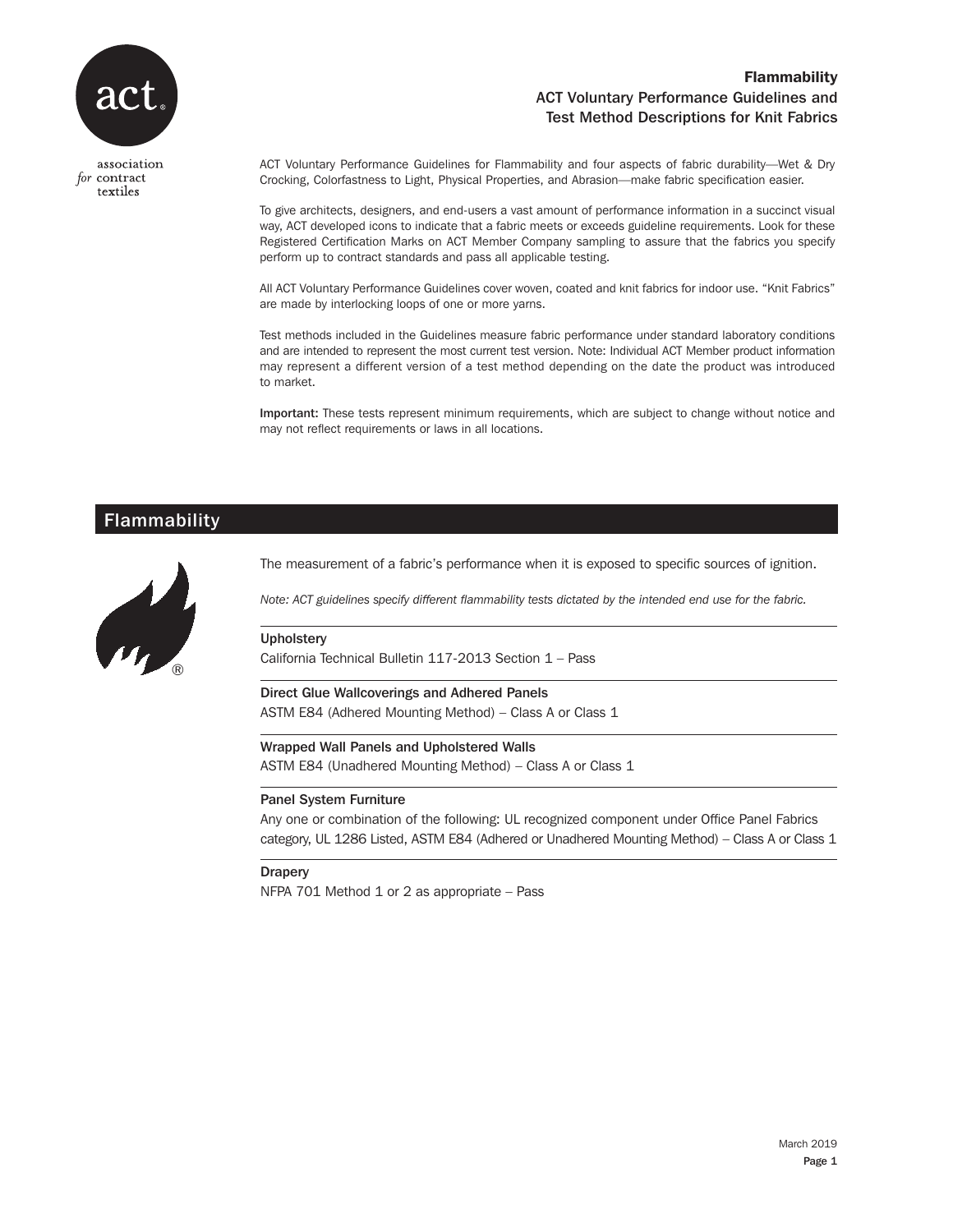

### TEST METHODS

### California Technical Bulletin 117-2013\*

California Technical Bulletin 117-2013 Section 1 is a test method of the California Bureau of Electronic and Appliance Repair, Home Furnishings and Thermal Insulation. The test uses small cushions, which are miniatures of the seat and back, to measure the smolder resistance of the materials used in upholstered furniture.

### *Section 1: Cover Fabric Test*

Upholstery cover materials submitted for this section are placed over standard polyurethane foam and tested in triplicate. A lighted cigarette is placed in the crevice formed by the vertical back and horizontal seat cushions. Smoldering resistance is measured by the following criteria:

- 1. Smoldering cannot exceed 45 minutes of test duration
- 2. Vertical char length cannot exceed 1.8 inches (45 mm)
- 3. Mock-up specimen cannot transition into open flame

All three mock-up specimens must meet all three criteria in order for the cover fabric to pass the Section 1 test.

*Note: Fabrics that do not pass the Section 1: Cover Fabric Test can be used with a barrier that passes the Section 2: Barrier Materials Test to satisfy the requirements of California TB 117-2013.*

\*For complete technical details about Cal TB 117-2013: http://www.bearhfti.ca.gov/about\_us/tb117\_2013.pdf

For a helpful FAQ document written by the State of California: http://www.bearhfti.ca.gov/about\_us/tb117\_faqs.pdf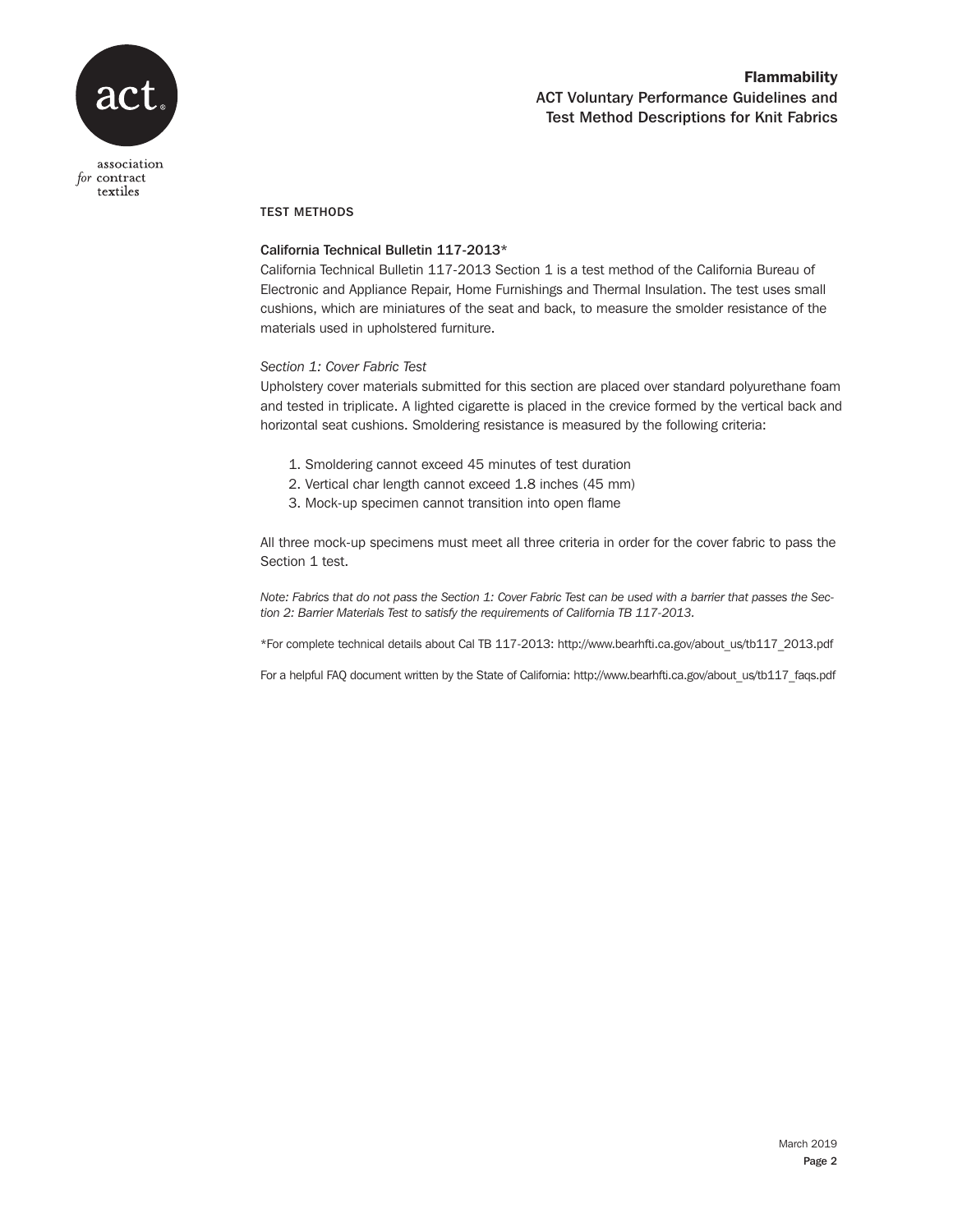

# Flammability ACT Voluntary Performance Guidelines and Test Method Descriptions for Knit Fabrics

### ASTM E84\* Tunnel Test

The ASTM E84 test is a test method of the American Society for Testing and Materials (ASTM). Commonly called the Tunnel Test, this test can be performed under two different methods "adhered" or "non-adhered" where the only difference is in specimen preparation:

*Adhered:* The fabric is bonded to either a CA board substitute or gypsum board. This is the prescribed method for wall coverings whose actual use will be "adhered".

*Non-adhered:* If the fabric is a panel fabric or upholstered walls, it is tested in a frame without being bonded to any other material.

In each instance (adhered and non-adhered), the fabric is placed in the ceiling of the test tunnel and subjected at one end to a high intensity flame which spreads over the first 4.5 feet of the 24-foot test specimen.

The distance of flame front progression and total burning time are used to calculate a "flame spread index." Smoke monitors are used to calculate a "smoke developed" value. The flame spread index and smoke developed value are calculated from the results of the test fabric compared to the characteristics of cement board and red oak materials resulting in the indexes.

Typically, the code classes are as follows:

Class A: Flame Spread Index of 25 or less and Smoke Developed value of 450 or less Class B: Flame Spread Index of 26 to 75 and Smoke Developed value of 450 or less Class C: Flame Spread Index of 76 to 200 and Smoke Developed value of 450 or less

Caution: The ASTM E84 test is only valid if the textile or vinyl wall covering is used in a sprinklered occupancy. If not, the Room Corner Test (NFPA 265 for textiles; and NFPA 286 for vinyl) is mandated in many jurisdictions.

\*For complete technical details about ASTM E84: http://www.astm.org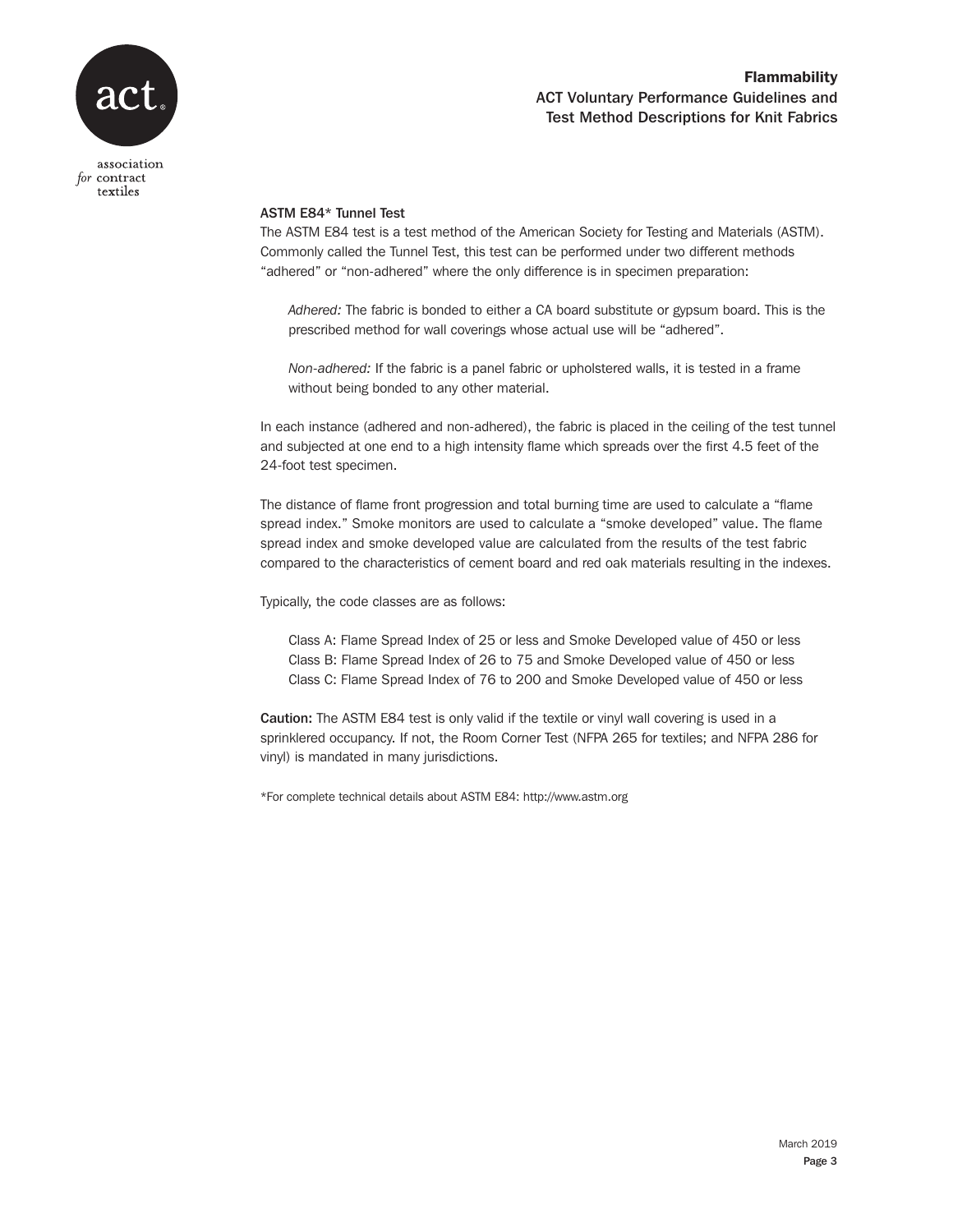

# Flammability ACT Voluntary Performance Guidelines and Test Method Descriptions for Knit Fabrics

### NFPA 701\*

NFPA 701 is a test standard of the National Fire Protection Agency. It measures the flame-resistant properties of various textiles and plastics.

A product will pass or fail based on a review of the results obtained by either Test Method 1 or Test Method 2. Appropriate test method is determined by material weight, composition, and application (as directed by standard).

*Criteria for Test Method 1* 

Flaming Drip: Maximum average of 2.0 seconds Weight Loss: Maximum average loss of 40 percent

*Criteria for Test Method 2 (Flat)*  After Flame: Maximum 2.0 seconds

> Drip Burn: Maximum 2.0 seconds Char Length: Maximum 435 mm

*Criteria for Test Method 2 (Folded)*  After Flame: Maximum 2.0 seconds Drip Burn: Maximum 2.0 seconds Char Length: Maximum 1,050 mm

\*For complete technical details about NFPA701: http://www.nfpa.org